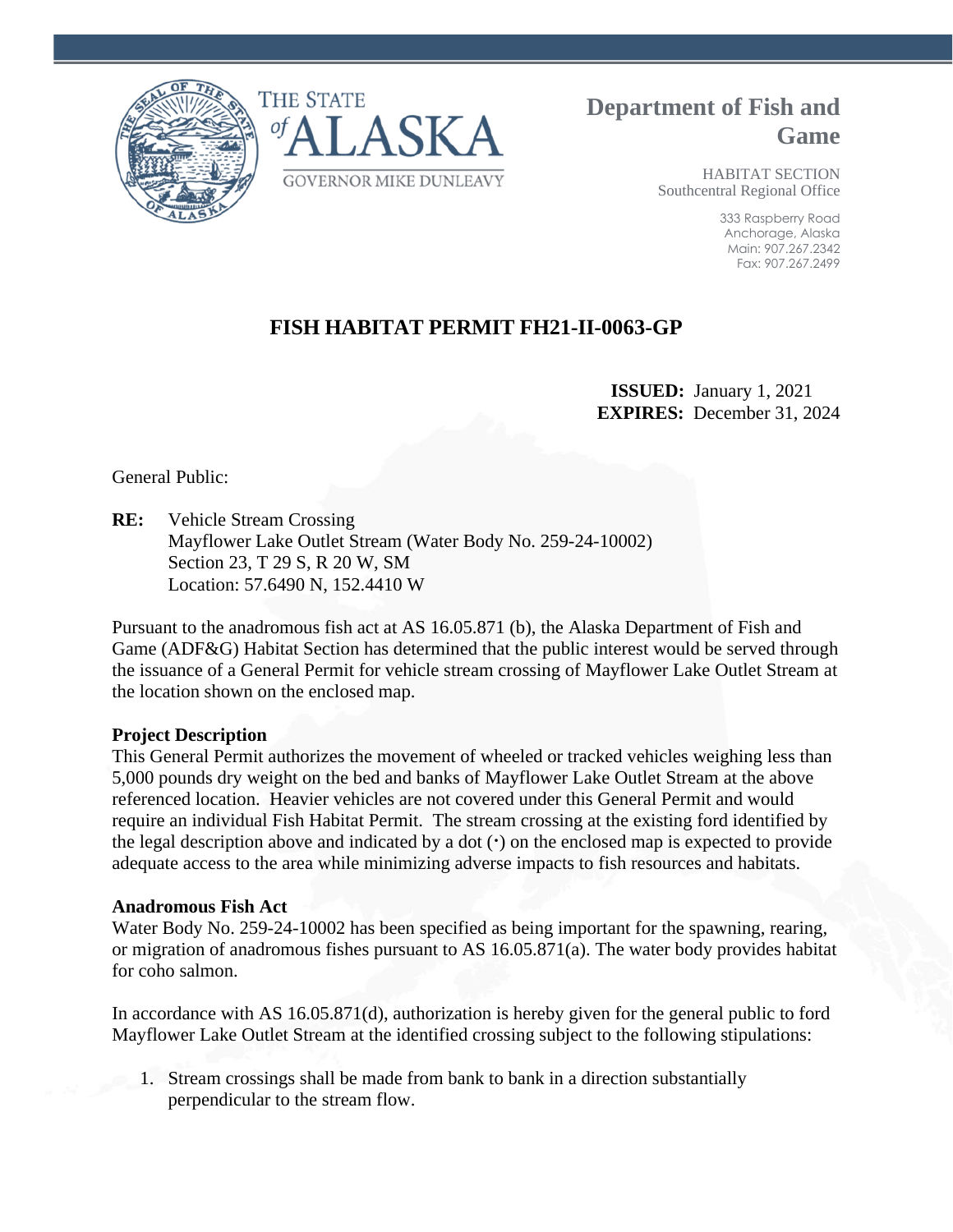- 2. Stream crossings shall be made only at locations with gradually sloping banks. There shall be no crossings at locations with sheer or cut banks.
- 3. Streambanks and streambeds shall not be altered or disturbed in any way to facilitate crossings.
- 4. Vehicles shall not be parked in open water. Parking below ordinary high water is authorized only on frozen surfaces or exposed gravel bars.
- 5. Vehicles shall not be refueled or serviced below ordinary high water. Vehicles leaking oil or other hazardous substances are prohibited from crossing the creek.
- 6. This permit must be retained onsite during stream crossing activities.

### **Permit Terms**

The vehicle owner and the operator, or the legal guardian of minor dependents, is responsible for the actions of persons who participate in the approved activity. For any activity that significantly deviates from this approval, the responsible party shall notify the Habitat Section and obtain written approval in the form of an individual permit before beginning the activity. Any action taken that increases the scope of the activity or that negates, alters, or minimizes the intent or effectiveness of any stipulation contained in this general permit will be deemed a significant deviation from the approved activity. The final determination as to the significance of any deviation and the need for an individual permit is the responsibility of the Habitat Section. Therefore, it is recommended that the Habitat Section be consulted immediately when a deviation from the approved activity is being considered.

This letter constitutes a General Permit issued under the authority of AS 16.05.871. Please be advised that this determination applies only to activities regulated by the Habitat Section; other agencies also may have jurisdiction under their respective authorities. This determination does not relieve you of your responsibility to secure other permits; state, federal, or local. You are still required to comply with all other applicable laws.

In addition to the penalties provided by law, this General Permit may be terminated or revoked for failure to comply with its provisions or failure to comply with applicable statutes and regulations. The department reserves the right to require mitigation measures to correct disruption to fish and game created by the project and which was a direct result of the failure to comply with this permit or any applicable law.

The recipient of this General Permit shall indemnify, save harmless, and defend the department, its agents, and its employees from any and all claims, actions, or liabilities for injuries or damages sustained by any person or property arising directly or indirectly from permitted activities or your performance under this General Permit. However, this provision has no effect if, and only if, the sole proximate cause of the injury is the department's negligence.

You may appeal this permit decision relating to AS 16.05.871 in accordance with the provisions of AS 44.62.330-630.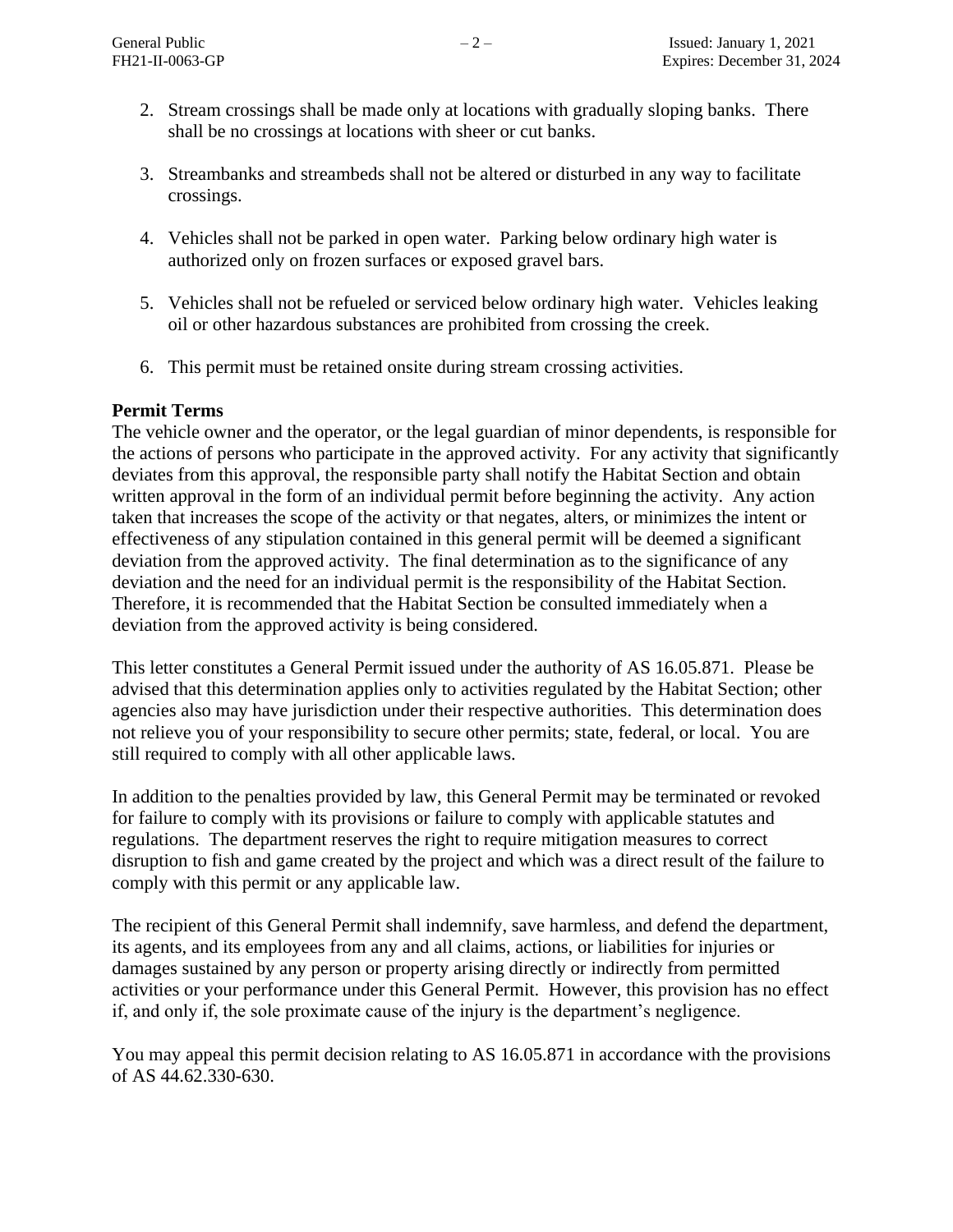Please direct questions about this permit to the Habitat Section at 267-2342 or dfg.hab.infoanc@alaska.gov.

Sincerely, Doug Vincent-Lang Commissioner

Lon Benkort

By Ron Benkert Southcentral Regional Supervisor

Enclosures: Vehicle Stream Crossing Map

Email cc:

A. Ott, ADF&G N. Svoboda, ADF&G T. Polum, ADF&G ARP Coordinator, ADF&G J. Rypkema, ADEC C. Larson, ADNR M. Slife, KIB AWT, Kodiak USACE, Regulatory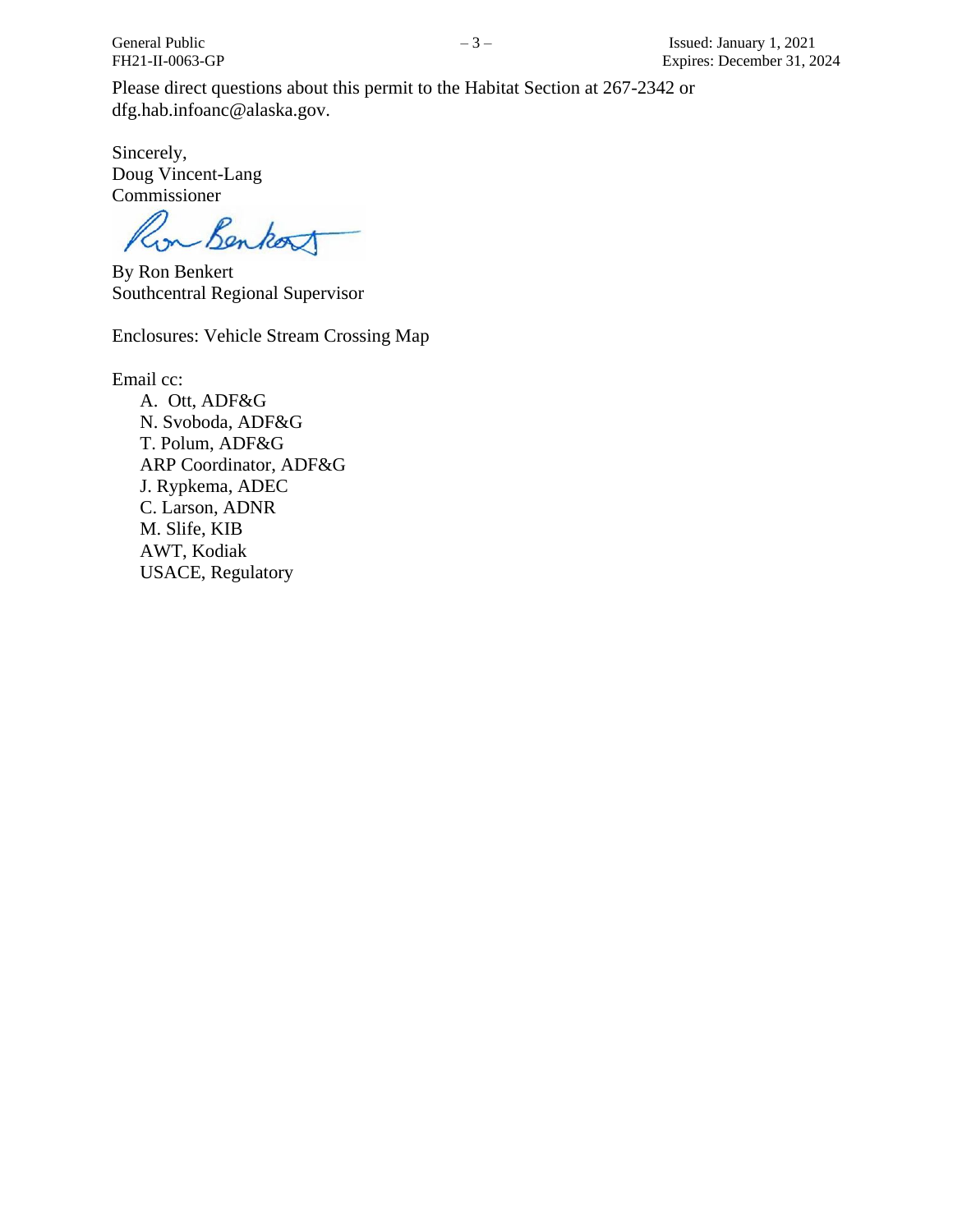### **FISH HABITAT PERMIT FH21-II-0063-GP**

#### **APPROVED STREAM CROSSING – MAP**

#### **Mayflower Lake Outlet Stream – Stream No. 259-24-10002**

1 Section 23, T. 29 S., R. 20 W., S.M. Coordinates: 57.649 N, 152.441 W

Map notes: There is one approved ford of anadromous fish bearing waters within the area shown on this map, as noted by the legal description above and depicted on the map. Crossings are authorized only within 20 feet of the centerline of a traditional ford crossing at the referenced location. You are advised to contact the Kodiak ATV Club or the appropriate land management agency concerning the location of approved trails or other restrictions on vehicle use on lands managed by those agencies. Vehicle stream crossings of other specified anadromous fish bearing waters, or other locations are not authorized, except by individual permit or other General Permits.